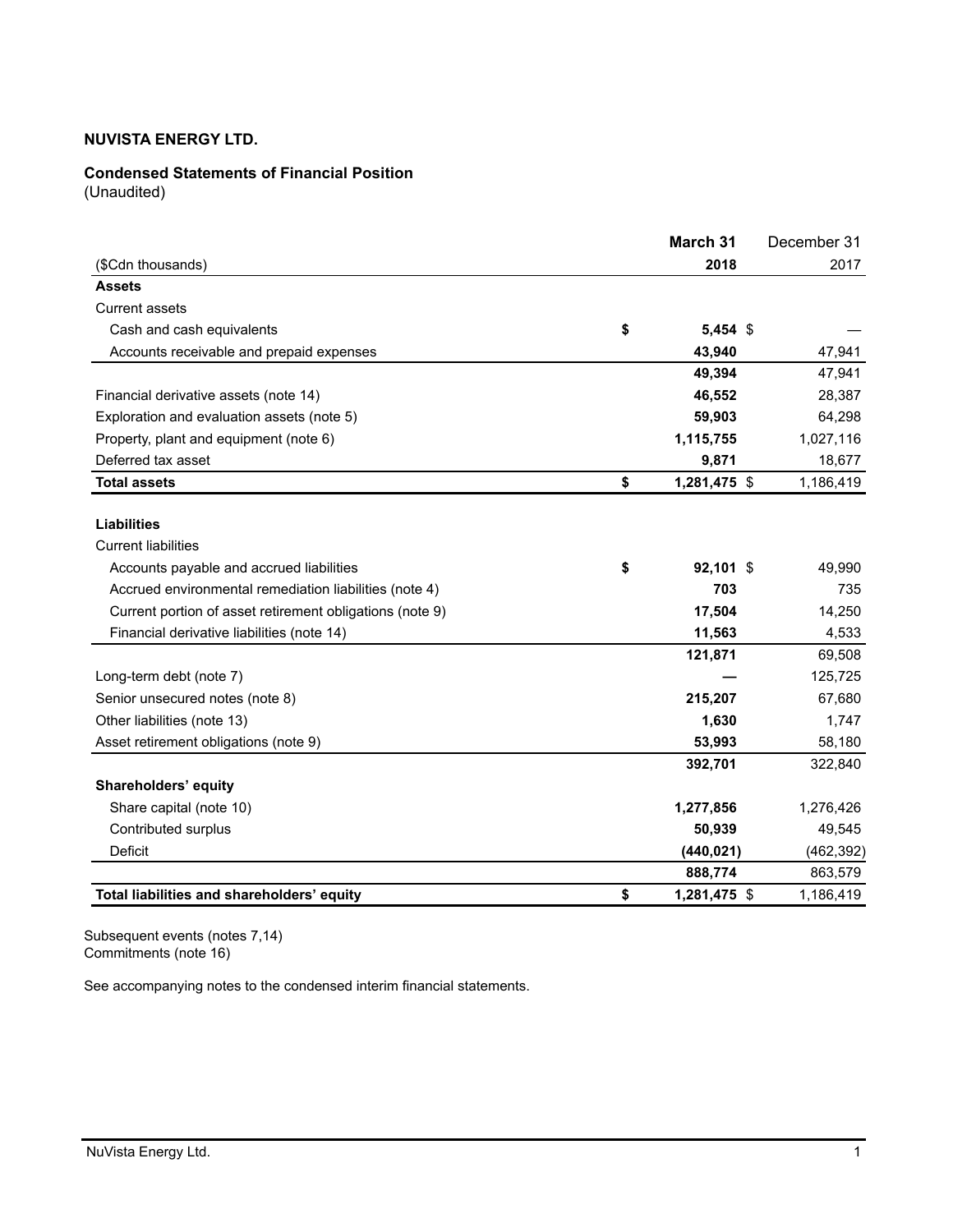# **Condensed Statements of Earnings and Comprehensive Income**

(Unaudited)

|                                                                                                 |    | Three months ended March 31 |          |
|-------------------------------------------------------------------------------------------------|----|-----------------------------|----------|
| (\$Cdn thousands, except per share amounts)                                                     |    | 2018                        | 2017     |
| <b>Revenues</b>                                                                                 |    |                             |          |
| Petroleum and natural gas (note 12)                                                             | \$ | 124,756 \$                  | 84,236   |
| Royalties                                                                                       |    | (1, 832)                    | (2,716)  |
| Net revenue from petroleum and natural gas sales                                                |    | 122,924                     | 81,520   |
| Realized gain (loss) on financial derivatives                                                   |    | (5,289)                     | 19       |
| Unrealized gain on financial derivatives                                                        |    | 11,135                      | 20,294   |
| Net revenue from petroleum and natural gas sales and gains (losses) on financial<br>derivatives |    | 128,770                     | 101,833  |
| <b>Expenses</b>                                                                                 |    |                             |          |
| Transportation                                                                                  |    | 9.442                       | 6,036    |
| Operating                                                                                       |    | 32,570                      | 25,781   |
| General and administrative                                                                      |    | 4,587                       | 4,102    |
| Share-based compensation (note 13)                                                              |    | 1,290                       | 1,150    |
| Depletion, depreciation, amortization (note 6)                                                  |    | 36,879                      | 27,199   |
| Gain on property dispositions                                                                   |    |                             | (3, 554) |
| Financing costs                                                                                 |    | 12,825                      | 2.802    |
|                                                                                                 |    | 97,593                      | 63,516   |
| <b>Earnings before taxes</b>                                                                    |    | 31,177                      | 38,317   |
| Deferred income tax expense                                                                     |    | 8,806                       |          |
| Net earnings and comprehensive income                                                           | \$ | 22,371 \$                   | 38,317   |
| Net earnings per share (note 11)                                                                |    |                             |          |
| Basic                                                                                           | \$ | $0.13~\text{\AA}$           | 0.22     |
| <b>Diluted</b>                                                                                  | \$ | $0.13$ \$                   | 0.22     |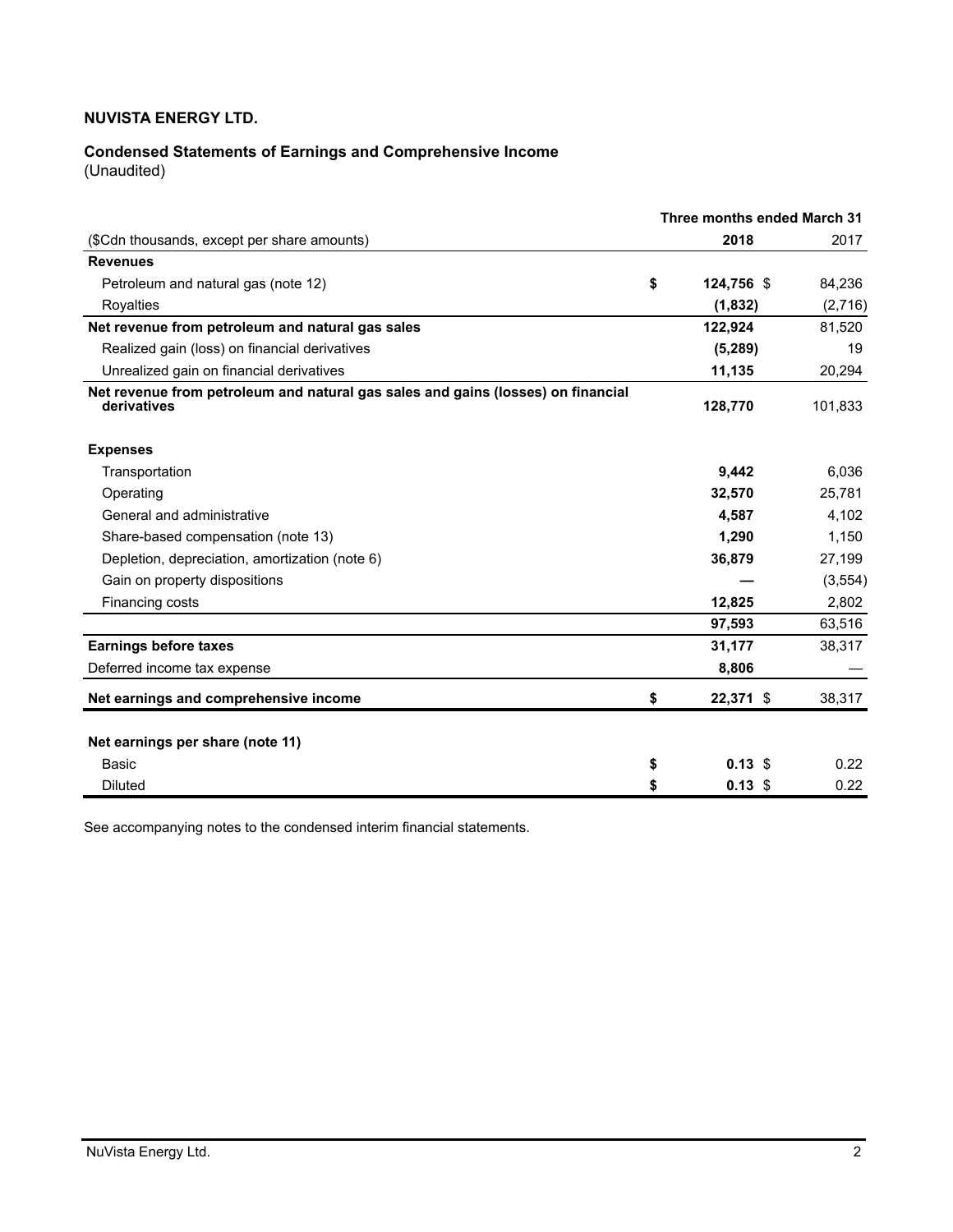# **Condensed Statements of Changes in Shareholders' Equity**

(Unaudited)

|                                                                                                 | Three months ended March 31 |            |  |  |
|-------------------------------------------------------------------------------------------------|-----------------------------|------------|--|--|
| (\$Cdn thousands)                                                                               | 2018                        | 2017       |  |  |
| <b>Share capital (note 10)</b>                                                                  |                             |            |  |  |
| Balance, January 1                                                                              | \$<br>1,276,426 \$          | 1,265,988  |  |  |
| Issued for cash on exercise of stock options                                                    | 1,034                       | 107        |  |  |
| Contributed surplus transferred on exercise of stock options                                    | 355                         | 37         |  |  |
| Conversion of restricted share awards                                                           | 41                          | 53         |  |  |
| Share issue costs, net of deferred tax benefit of \$nil (2017 - \$nil)                          |                             | (1)        |  |  |
| Balance, end of period                                                                          | \$<br>1,277,856 \$          | 1,266,184  |  |  |
| <b>Contributed surplus</b>                                                                      |                             |            |  |  |
| Balance, January 1                                                                              | \$<br>49,545 \$             | 46,801     |  |  |
|                                                                                                 | 1,790                       | 1,437      |  |  |
| Share-based compensation                                                                        |                             |            |  |  |
| Transfer to share capital on exercise of stock options<br>Conversion of restricted share awards | (355)                       | (37)       |  |  |
|                                                                                                 | (41)                        | (53)       |  |  |
| Balance, end of period                                                                          | \$<br>50,939 \$             | 48,148     |  |  |
| <b>Deficit</b>                                                                                  |                             |            |  |  |
| Balance, January 1                                                                              | \$<br>$(462, 392)$ \$       | (556, 760) |  |  |
| Net earnings                                                                                    | 22,371                      | 38,317     |  |  |
| Balance, end of period                                                                          | \$<br>$(440.021)$ \$        | (518, 443) |  |  |
| Total shareholders' equity                                                                      | \$<br>888,774 \$            | 795,889    |  |  |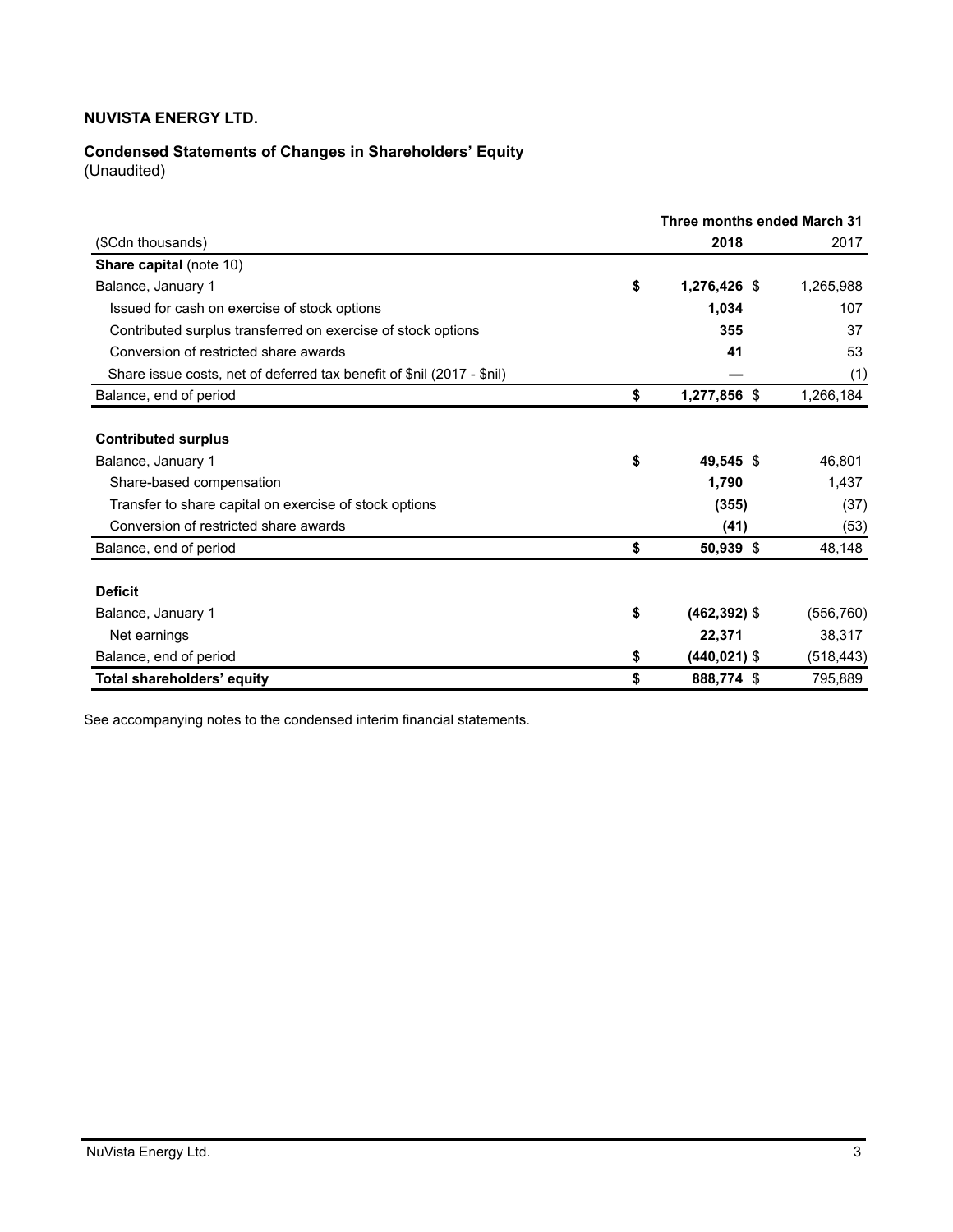### **Statement of Cash Flows**

(Unaudited)

|                                                            |    |             | Three months ended March 31 |  |  |
|------------------------------------------------------------|----|-------------|-----------------------------|--|--|
| (\$Cdn thousands)                                          |    | 2018        | 2017                        |  |  |
| Cash provided by (used in)                                 |    |             |                             |  |  |
| <b>Operating activities</b>                                |    |             |                             |  |  |
| Net income                                                 | \$ | 22,371 \$   | 38,317                      |  |  |
| Items not requiring cash from operations:                  |    |             |                             |  |  |
| Depletion, depreciation, amortization and impairment       |    | 36,879      | 27,199                      |  |  |
| Gain on property dispositions                              |    |             | (3, 554)                    |  |  |
| Share-based compensation (note 13)                         |    | 1,407       | 1,150                       |  |  |
| Unrealized gain on financial derivatives                   |    | (11, 135)   | (20, 294)                   |  |  |
| Deferred income tax expense                                |    | 8,806       |                             |  |  |
| Accretion (note 9)                                         |    | 404         | 436                         |  |  |
| Asset retirement expenditures (note 9)                     |    | (6, 856)    | (9,903)                     |  |  |
| Change in non-cash working capital                         |    | 13,418      | 2,675                       |  |  |
|                                                            |    | 65,294      | 36,026                      |  |  |
| <b>Financing activities</b>                                |    |             |                             |  |  |
| Issue of share capital, net of share issue costs           |    | 1,033       | 106                         |  |  |
| Increase (repayment) of long-term debt                     |    | (125, 725)  | 60,979                      |  |  |
| Issuance of senior unsecured notes, net of financing costs |    | 215,142     |                             |  |  |
| Repayment of senior unsecured notes                        |    | (67, 680)   |                             |  |  |
|                                                            |    | 22,770      | 61,085                      |  |  |
| <b>Investing activities</b>                                |    |             |                             |  |  |
| Property, plant and equipment expenditures                 |    | (114, 540)  | (107, 241)                  |  |  |
| Exploration and evaluation expenditures                    |    | (680)       | (171)                       |  |  |
| Proceeds on property dispositions                          |    |             | 296                         |  |  |
| Change in non-cash working capital                         |    | 32,610      | 4,664                       |  |  |
|                                                            |    | (82, 610)   | (102, 452)                  |  |  |
| Change in cash and cash equivalents                        |    | 5,454       | (5, 341)                    |  |  |
| Cash and cash equivalents, beginning of year               |    |             | 5,341                       |  |  |
| Cash and cash equivalents, end of year                     | \$ | 5,454 \$    |                             |  |  |
| Cash interest paid                                         | \$ | $11,249$ \$ | 2,206                       |  |  |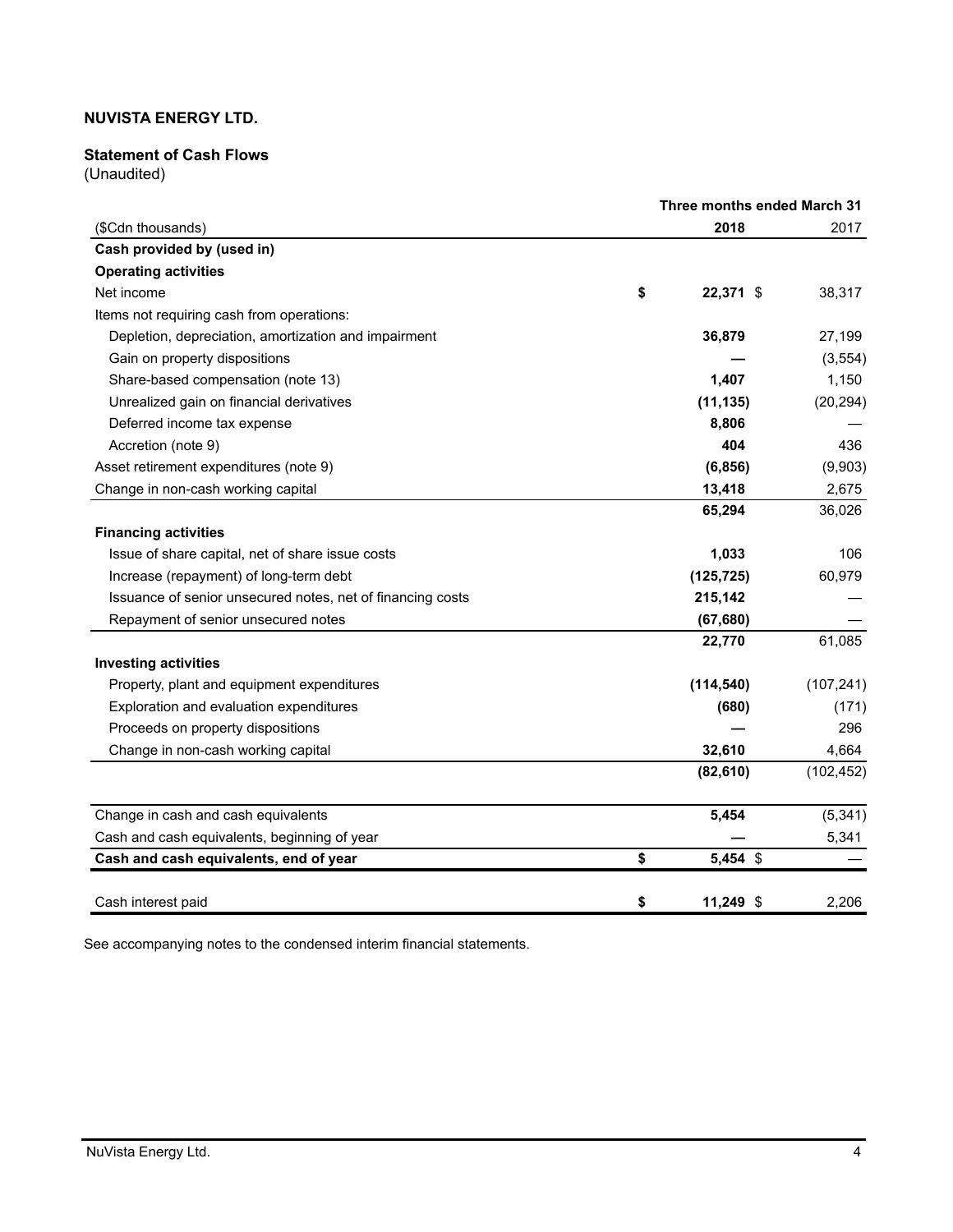### **NUVISTA ENERGY LTD. NOTES TO THE CONDENSED INTERIM FINANCIAL STATEMENTS**

Three months ended March 31, 2018 with comparative figures for 2017. All tabular amounts are in thousands of Canadian dollars, except share and per share amounts, unless otherwise stated.

### **1. Corporate information**

NuVista Energy Ltd. ("NuVista" or the "Company") is a Canadian publicly traded company incorporated in the province of Alberta. The Company is an oil and natural gas company actively engaged in the exploration, development and production of oil and natural gas reserves in the Western Canadian Sedimentary Basin. NuVista's focus is on the scalable and repeatable condensate-rich Montney formation in the Alberta Deep Basin.

The address of the Company's head office is 2500, 525 – 8th Avenue S.W., Calgary, Alberta, Canada, T2P 1G1.

### **2. Basis of preparation**

These condensed interim financial statements (the "financial statements") have been prepared in accordance with International Accounting Standards ("IAS") 34, "Interim Financial Reporting". These financial statements have been prepared following the same accounting policies, except for the adoption of IFRS 15 - *Revenue from Contracts with Customers* and IFRS 9 - *Financial Instruments*, and methods of computation as the annual financial statements for the year ended December 31, 2017. These financial statements do not include all the information required for annual financial statements and should be read in conjunction with the audited financial statements for the year ended December 31, 2017, which have been prepared in accordance with International Financial Reporting Standards ("IFRS").

These financial statements were approved and authorized for issuance by the Board of Directors on May 8, 2018.

### **3. Changes in significant accounting policies**

### *Revenue recognition*

NuVista adopted IFRS 15 - Revenue from Contracts with Customers with a date of initial application of January 1, 2018. IFRS 15 specifies how and when an IFRS reporter will recognize revenue as well as requiring enhanced disclosures about revenue. IFRS 15 provides a single, principles-based five-step model to be applied to all contracts with customers. The standard requires an entity to recognize revenue to reflect the transfer of goods and services for the amount it expects to receive, when control is transferred to the purchaser.

NuVista's management reviewed its revenue streams and major contracts with customers and concluded that there were no material changes to its net income or in the timing of when revenue is recognized. As a result, no adjustments were required in the January 1, 2018 opening statement of financial position. The additional disclosures required by IFRS 15 are provided in Note 12 of the condensed interim financial statements.

NuVista's petroleum and natural gas revenue from the sale of natural gas, condensate, and natural gas liquids ("NGLs") are based on the consideration specified in contracts with customers. NuVista recognizes revenue when it transfers control of the product to the customer. This is generally at the point in time when the customer obtains legal title to the product which is when it is physically transferred to the pipeline or other transportation method agreed upon and collection is reasonably assured. The amount of revenue recognized is based on the consideration specified in the contract. As a result of various marketing arrangements, NuVista will give up title to their commodity to a third party marketing company who will deliver the product to the end customer using NuVista's pipeline capacity. This revenue is shown separate as transportation revenue*.* NuVista evaluates its arrangements with third parties and partners to determine if NuVista is acting as the principal or as an agent. NuVista is considered the principal in a transaction when it has primary responsibility for the transaction. If NuVista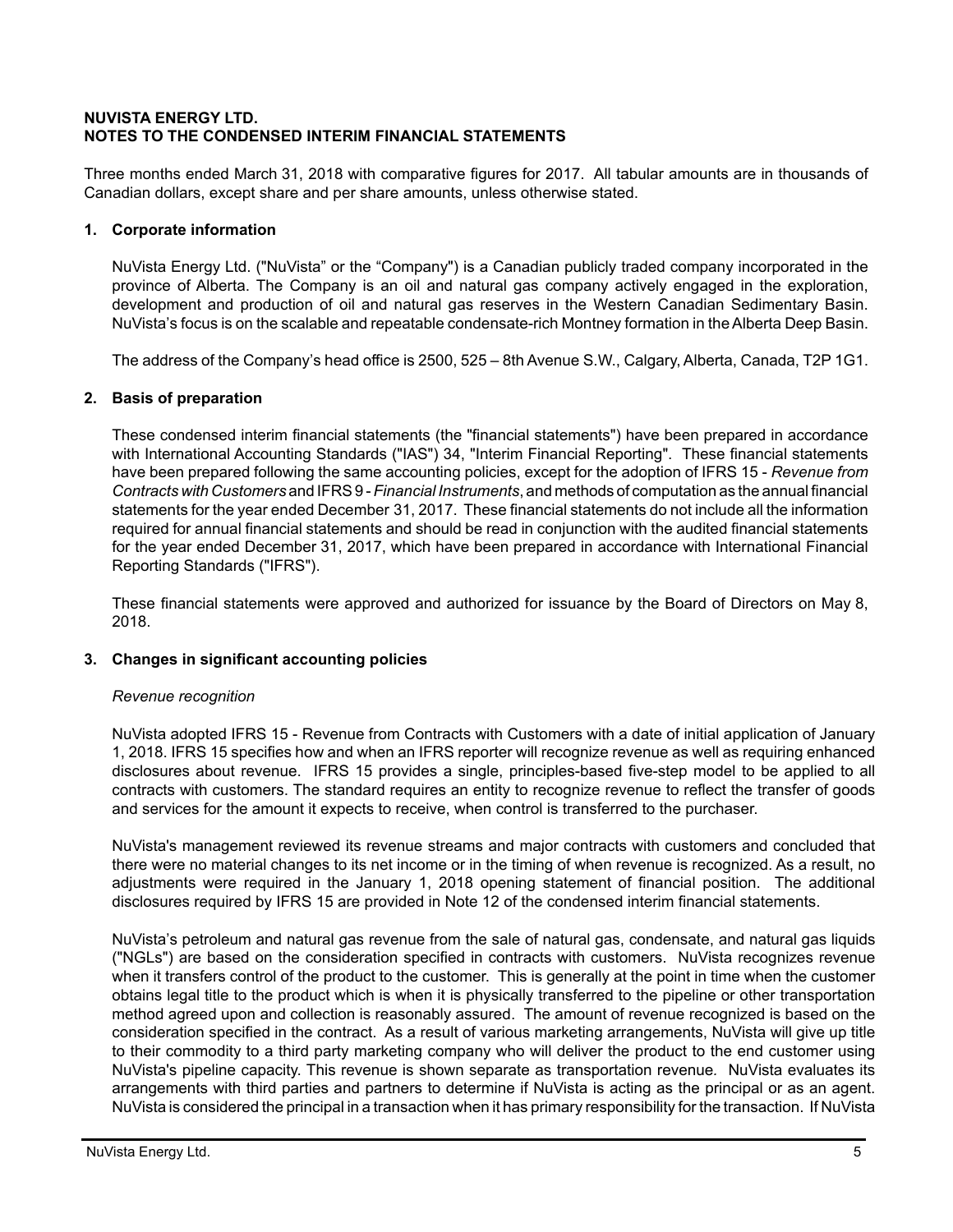acts in the capacity of an agent rather than as a principal in a transaction, then the revenue is recognized on a net basis, only reflecting the fee, if any, realized by NuVista from the transaction. The transaction price for variable price contracts is based on a representative commodity price index, and may be adjusted for quality, location, delivery method, or other factors depending on the agreed upon terms of the contract. The amount of revenue recorded can vary depending on the grade, quality and quantities of natural gas, condensate or NGLs transferred to customers. Market conditions, which impact NuVista's ability to negotiate certain components of the transaction price, can also cause the amount of revenue recorded to fluctuate from period to period. Tariffs, tolls and fees charged to other entities for use of pipelines and facilities owned by NuVista are evaluated by management to determine if these originate from contracts with customers or from incidental or collaborative arrangements. Tariffs, tolls and fees charged to other entities that are from contracts with customers are recognized in revenue when the related services are provided.

### *Financial instruments*

NuVista adopted IFRS 9 - Financial Instruments, on January 1, 2018 using the retrospective method. The adoption of this standard did not result in a change in the recognition or measurement of any of the Company's financial instruments on transition. IFRS 9 contains three principal classification categories for financial assets: measured at amortized cost, fair value through other comprehensive income ("FVOCI"); or fair value through profit or loss ("FVTPL"). Under IFRS 9, where the fair value option is applied to financial liabilities, any change in fair value resulting from an entity's own credit risk is recorded through other comprehensive income or loss rather than net income or loss. The classification of financial assets under IFRS 9 is generally based on the business model in which a financial asset is managed and its contractual cash flow characteristics. A financial asset is subsequently measured at amortized cost if it meets both of the following conditions: a) the asset is held with a business model whose objective is to hold assets to collect contractual cash flows; and b) the contractual terms of the financial assets give rise to cash flows on specified dates that are solely payments of principal and interest on principal amounts outstanding. Financial assets that meet criteria (b) above that are held within a business model whose objective is achieved by both collecting contractual cash flows and selling financial assets is subsequently measured at FVOCI. All other financial assets are subsequently measured at FVTPL. There was no change to the measurement categories of financial liabilities. IFRS 9 eliminates the previous IAS 39 categories of held to maturity, loans and receivables and available for sale. The new standard also introduces an expected credit loss model for evaluating impairment of financial assets, which results in credit losses being recognized earlier than under IAS 39. In addition, IFRS 9 provides a hedge accounting model that is more in line with risk management activities. The Company currently does not apply hedge accounting to its derivative contracts. Accounts receivable and prepaid expenses continue to be measured at amortized cost and are now classified as "amortized cost". There was no change to the Company's classification of accounts payable and accrued liabilities or long term debt and senior unsecured notes which are classified as " other financial liabilities" and are measured at amortized cost.

### *Future accounting pronouncements*

In January 2016, the IASB issued IFRS 16 "Leases" which replaces IAS 17 "Leases". For lessees applying IFRS 16, a single recognition and measurement model for leases would apply, with required recognition of assets and liabilities for most leases. The standard will come into effect for annual periods beginning on or after January 1, 2019, with earlier adoption permitted if the entity is also applying for IFRS 15 "Revenue from Contracts with Customers". IFRS 16 will be applied by NuVista on January 1, 2019 and the Company is currently evaluating the impact the standard will have on the financial statements, as well as the impact that adoption of the standard will have on disclosure.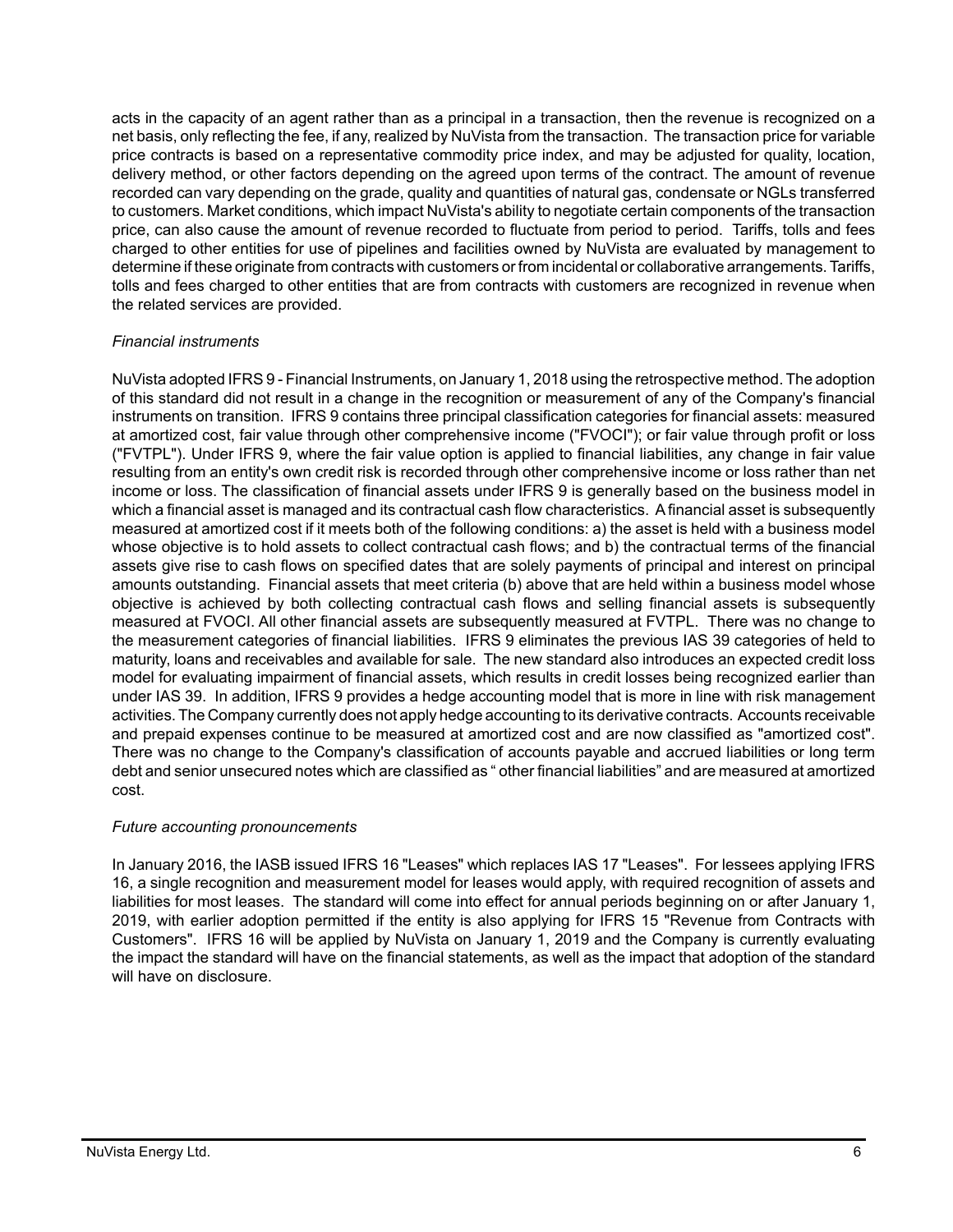### **4. Accrued environmental remediation liabilities**

|                            | March 31, 2018 | December 31, 2017 |
|----------------------------|----------------|-------------------|
| Balance, January 1         | 735 \$         | 846               |
| Remediation costs incurred | (32)           | (111)             |
| Balance, end of period     | 703 \$         | 735               |

During the third quarter of 2015, the Company identified a leak in a remote pipeline carrying oil emulsion in the non core area of Northwest Alberta. The pipeline was immediately shut down and the Company's emergency response plan was activated. The Company recorded \$9.3 million in environmental remediation expense in 2015. To date, \$8.6 million has been spent. It is anticipated that the majority of the remaining remediation will occur throughout 2018. In the second quarter of 2017, the Company received insurance proceeds related to this event in the amount of \$2.6 million. These proceeds have been recognized as environmental remediation recovery.

#### **5. Exploration and evaluation assets**

|                                                     |   |           | March 31, 2018 December 31, 2017 |
|-----------------------------------------------------|---|-----------|----------------------------------|
| Balance, January 1                                  | ⊅ | 64,298 \$ | 73,667                           |
| Additions                                           |   | 680       | 5,817                            |
| <b>Dispositions</b>                                 |   |           | (2,921)                          |
| Capitalized share-based compensation                |   | 61        | 1,211                            |
| Transfers to property, plant and equipment (note 6) |   | (5, 136)  | (5, 117)                         |
| Expiries (exploration and evaluation expense)       |   |           | (6,932)                          |
| Impairment                                          |   |           | (1, 427)                         |
| Balance, end of period                              |   | 59,903 \$ | 64.298                           |

At March 31, 2018, there were no indicators of impairment in NuVista's E&E assets, therefore an impairment test was not performed.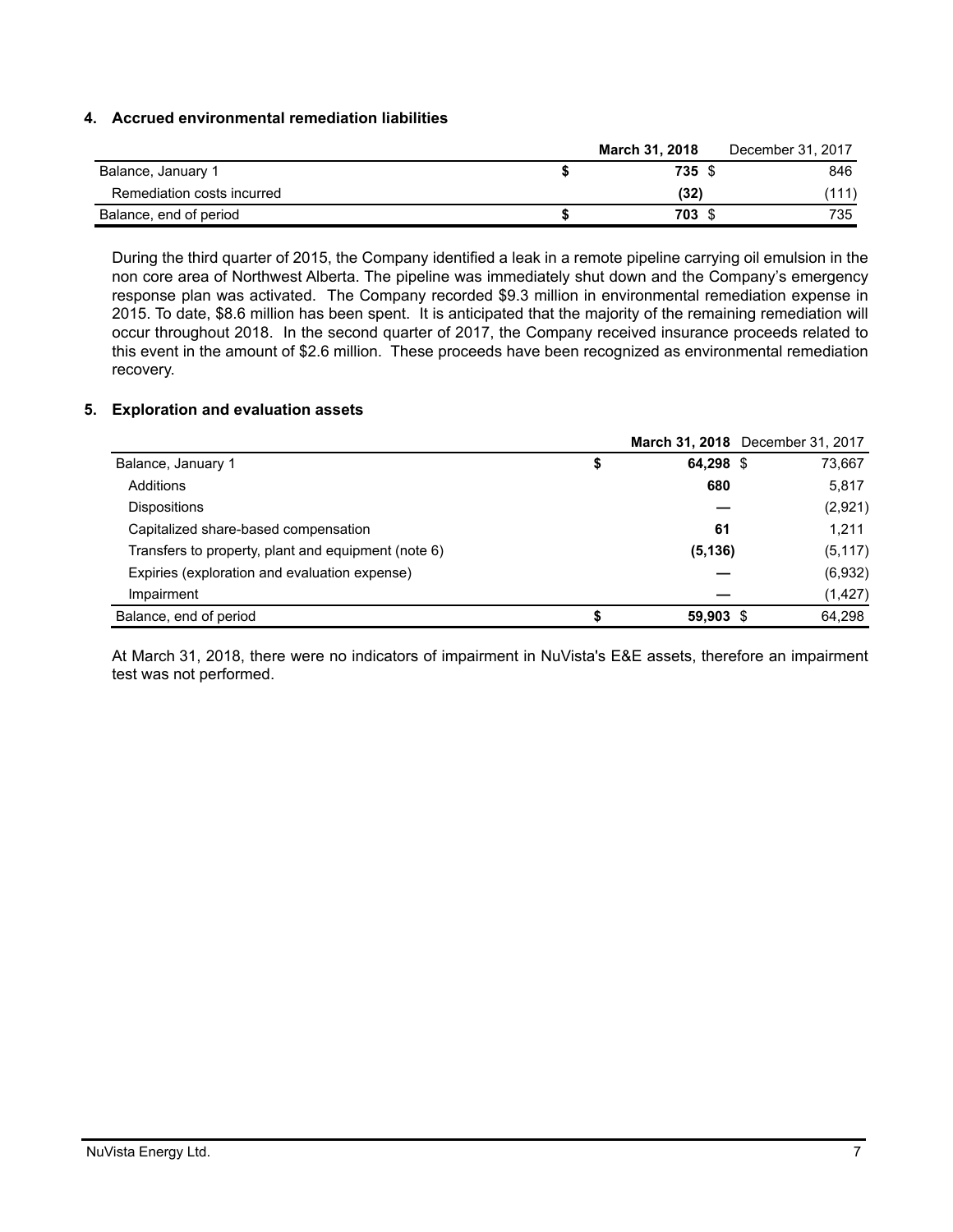### **6. Property, plant and equipment**

|                                                           |                    | March 31, 2018 December 31, 2017 |
|-----------------------------------------------------------|--------------------|----------------------------------|
| Cost                                                      |                    |                                  |
| Balance, January 1                                        | \$<br>1,671,300 \$ | 1,406,357                        |
| Additions                                                 | 114,540            | 314,535                          |
| <b>Dispositions</b>                                       |                    | (63, 237)                        |
| Capitalized share-based compensation                      | 323                |                                  |
| Change in asset retirement obligations (note 11)          | 5,519              | 8,528                            |
| Transfers from exploration and evaluation assets (note 5) | 5,136              | 5,117                            |
| Balance, end of period                                    | \$<br>1,796,818 \$ | 1,671,300                        |
|                                                           |                    |                                  |
|                                                           |                    | March 31, 2018 December 31, 2017 |
| Accumulated depletion, depreciation and amortization      |                    |                                  |
| Balance, January 1                                        | \$<br>644,184 \$   | 557,361                          |
| Depletion, depreciation and amortization expense          | 36,879             | 135,588                          |
| <b>Dispositions</b>                                       |                    | (48, 765)                        |
| Balance, end of period                                    | \$<br>681,063 \$   | 644,184                          |

|                        |                | <b>March 31, 2018</b> December 31, 2017 |
|------------------------|----------------|-----------------------------------------|
| <b>Carrying value</b>  |                |                                         |
| Balance, January 1     | $1.027.116$ \$ | 848,996                                 |
| Balance, end of period | 1,115,755 \$   | 1,027,116                               |

During the three months ended March 31, 2018, there were no indicators of impairment or reversal of impairment identified on any of the Company's CGU's within property, plant & equipment, therefore an impairment test was not performed.

### **7. Long-term debt**

At March 31, 2018, the Company had a \$310.0 million (December 31, 2017 - \$310 million) extendible revolving term credit facility available from a syndicate of Canadian chartered banks. Borrowing under the credit facility may be made by prime loans, bankers' acceptances and/or US libor advances. These advances bear interest at the bank's prime rate and/or at money market rates plus a borrowing margin. For the three months ended March 31, 2018, borrowing costs averaged 3.4% (December 31, 2017 – 3.0%). The credit facility is secured by a first floating charge debenture, general assignment of book debts and the Company's oil and natural gas properties and equipment. The credit facility has a 364-day revolving period and is subject to an annual review by the lenders, at which time a lender can extend the revolving period or can request conversion to a one year term loan. During the revolving period, a review of the maximum borrowing amount occurs annually on or before April 30 and semi-annually on or before October 31. During the term period, no principal payments would be required until a year after the revolving period matures on April 30, in the event of a reduction or the credit facility not being renewed.

As at March 31, 2018, the Company had drawn \$nil on its credit facility (December 31, 2017 – \$125.7 million) and had outstanding letters of credit of \$13.2 million, which reduce the credit available on the credit facility. The credit facility does not contain any financial covenants, but the Company is subject to various non-financial covenants under its credit facility. These covenants are monitored on a regular basis and as at March 31, 2018, the Company was in compliance with all covenants.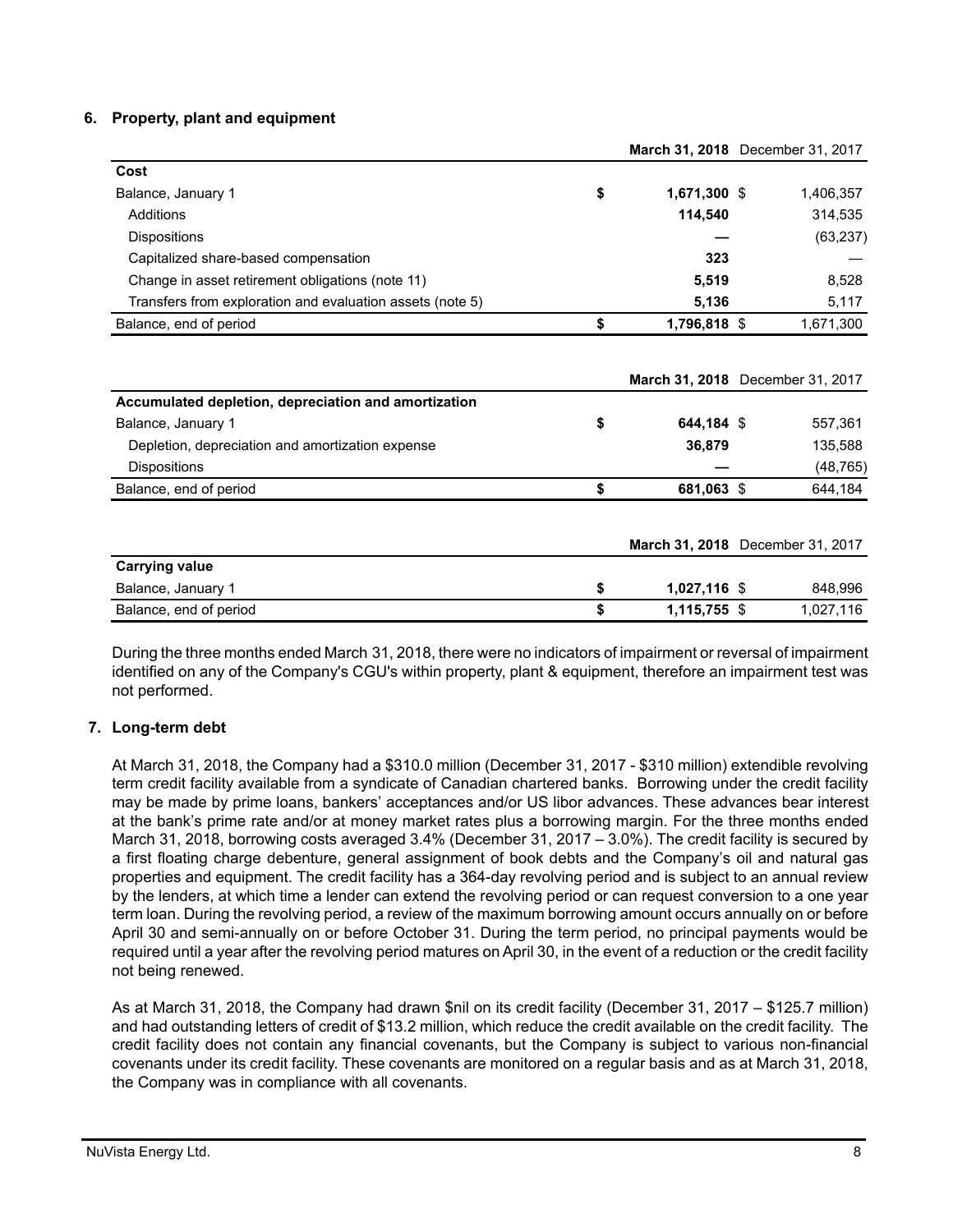In April 2018, NuVista completed the annual review of its borrowing base with its lenders with no changes to the amount of the facility. The next semi-annual review is scheduled for on or before October 31, 2018.

#### **8. Senior unsecured notes**

On March 2, 2018, the Company issued \$220.0 million aggregate principal amount of 6.50% senior unsecured notes due March 2, 2023 ("2023 Notes"). Interest is payable semi-annually in arrears. The 2023 Notes are fully and unconditionally guaranteed as to the payment of principal and interest, on a senior unsecured basis by the Company. There are no maintenance or financial covenants.

The 2023 Notes are non-callable by the Company prior to March 2, 2020. At any time on or after March 2, 2020, the Company may redeem all or part of the 2023 Notes at the redemption prices set forth in the table below plus any accrued and unpaid interest:

| 12 month period ended: | Percentage |
|------------------------|------------|
| March 2, 2021          | 103.250%   |
| March 2, 2022          | 101.625%   |
| March 2, 2023          | 100.000%   |

If a change of control occurs, each holder of the 2023 Notes will have the right to require the Company to purchase all or any part of that holder's 2023 Notes for an amount in cash equal to 101% of the aggregate principal repurchased plus accrued and unpaid interest.

On June 22, 2016, the Company issued \$70.0 million of 9.875% senior unsecured notes ("2021 Notes") with a 5 year term by way of private placement. Proceeds net of discount and costs amounted to \$66.9 million. Interest is payable in equal quarterly installments in arrears. The 2021 Notes are fully and unconditionally guaranteed as to the payment of principal and interest, on a senior unsecured basis by the Company. There are no maintenance financial covenants. On March 2, 2018, part of the proceeds from the 2023 Notes were used to redeem the full aggregate principal amount of \$70.0 million the Company's existing 2021 Notes, resulting in an agreed redemption call premium of \$6.6 million and \$2.2 million of remaining accretion of the carrying value which is included in financing costs, for a total incremental expense on redemption of \$8.8 million.

#### **9. Asset retirement obligations**

The Company's asset retirement obligations are based on estimated costs to reclaim and abandon ownership interests in oil and natural gas assets including well sites, gathering systems and processing facilities. At March 31, 2018, the estimated total undiscounted, uninflated amount of cash flows required to settle the asset retirement obligations is \$73.7 million (December 31, 2017 – \$75.9 million), which is estimated to be incurred over the next 50 years. A risk-free rate of 2.2% (December 31, 2017 – 2.4%) and an inflation rate of 2.0% (December 31, 2017 – 2.0%) were used to calculate the net present value of the asset retirement obligations. A reconciliation of the asset retirement obligations is provided below:

|                                         |    |             | March 31, 2018 December 31, 2017 |
|-----------------------------------------|----|-------------|----------------------------------|
| Balance, January 1                      | ъ  | 72,430 \$   | 75,463                           |
| Accretion expense                       |    | 404         | 1,524                            |
| Liabilities incurred                    |    | 943         | 3,698                            |
| Liabilities disposed                    |    |             | (3,272)                          |
| Change in estimates and discount rate   |    | 4,576       | 4,830                            |
| Liabilities settled                     |    | (6, 856)    | (9, 813)                         |
| Balance, end of period                  | S  | 71,497 \$   | 72,430                           |
| Expected to be incurred within one year | S  | $17,504$ \$ | 14,250                           |
| Expected to be incurred beyond one year | \$ | 53,993 \$   | 58.180                           |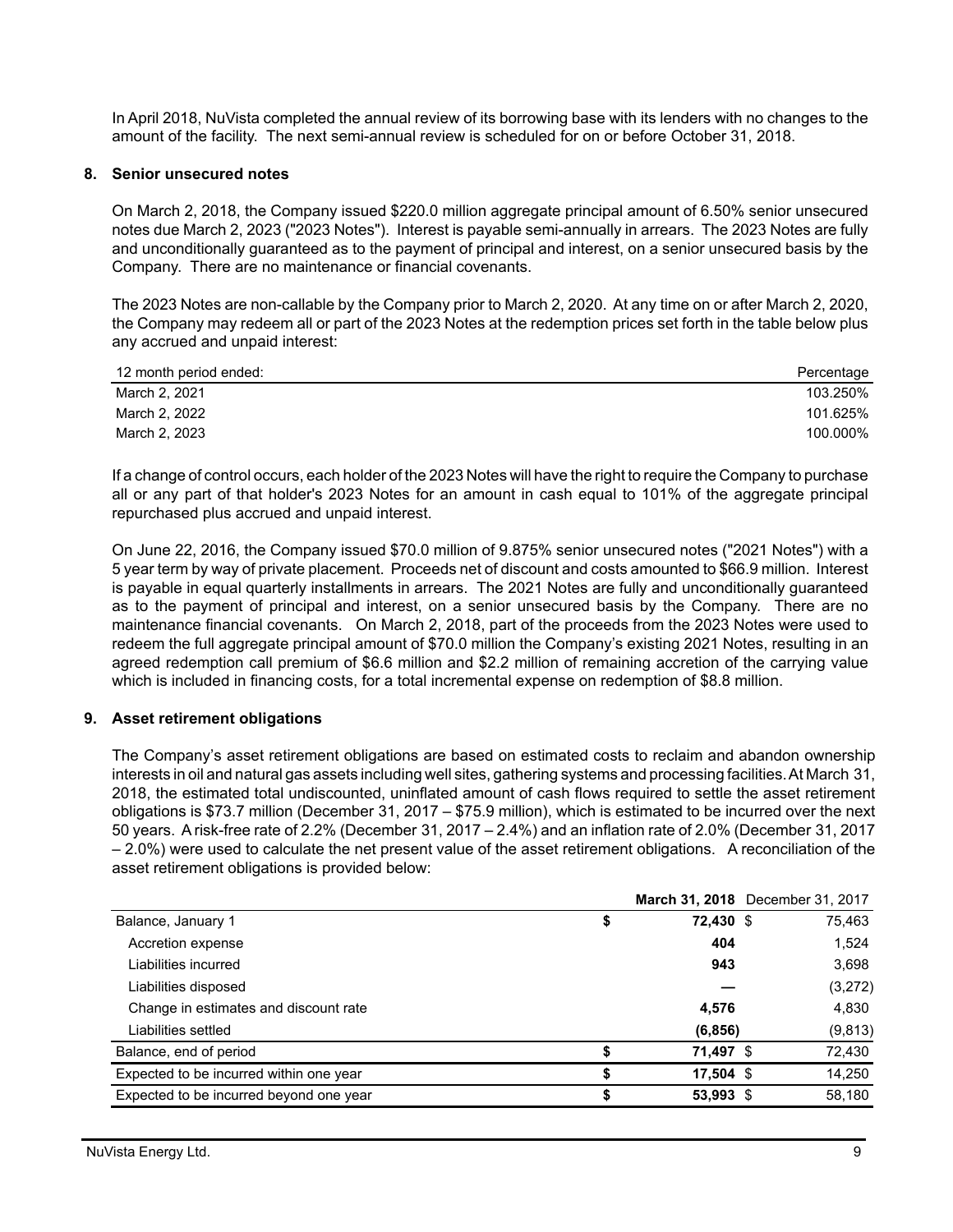### **10. Share capital**

#### Common shares

|                                                                           | March 31, 2018 |                         |             | December 31, 2017 |
|---------------------------------------------------------------------------|----------------|-------------------------|-------------|-------------------|
|                                                                           | <b>Number</b>  | Amount                  | Number      | Amount            |
| Balance, January 1                                                        |                | 174,003,588 \$1,276,426 | 172,745,647 | 1,265,988<br>S    |
| Issued for cash on exercise of stock options                              | 174.474        | 1.034                   | 1.022.022   | 5,738             |
| Contributed surplus transferred on exercise of stock<br>options           |                | 355                     |             | 1,976             |
| Conversion of restricted share awards                                     | 6,186          | 41                      | 235.919     | 1.422             |
| Share issue costs, net of deferred tax benefit of \$nil<br>(2017 – \$nil) |                |                         |             | 1.302             |
| Balance, end of period                                                    |                | 174,184,248 \$1,277,856 | 174,003,588 | 1.276.426<br>S    |

### **11. Earnings per share**

The following table summarizes the weighted average common shares used in calculating net earnings per share:

|                                            |         | Three months ended March 31 |  |  |
|--------------------------------------------|---------|-----------------------------|--|--|
| (thousands of shares)                      | 2018    | 2017                        |  |  |
| Weighted average common shares outstanding |         |                             |  |  |
| Basic                                      | 174.099 | 172.761                     |  |  |
| <b>Diluted</b>                             | 174.938 | 173.334                     |  |  |

#### **12. Petroleum and natural gas revenue**

NuVista produces natural gas, condensates and NGLs from its assets in the Wapiti Montney area of Alberta. The Company sells its production pursuant to fixed-price or variable-price physical delivery contracts. The transaction price for variable-price contracts is based on benchmark commodity price, adjusted for quality, location or other factors whereby each component of the pricing formula can be either fixed or variable, depending on the contract terms. Under the contracts, NuVista is required to deliver fixed or variable volumes of commodity to the contract counterparty.

Petroleum and natural gas revenue is recognized when NuVista gives up control of the unit of production at the delivery point agreed to under the terms of the contract. The amount of production revenue recognized is based on the agreed transaction price and the volumes delivered. Any variability in the transaction price relates specifically to NuVista's efforts to transfer production and therefore the resulting revenue is allocated to the production delivered in the period to which the variability relates. NuVista does not have any factors considered to be constraining in the recognition of revenue with variable pricing factors.

NuVista enters into contracts with customers with terms ranging from one month to seven years.

Under its contracts with customers, NuVista is required to deliver volumes of natural gas, condensate, and NGLs to agreed upon locations where control over the delivered volumes is transferred to the customer. In instances where the third party marketer takes title of NuVista's product but uses NuVista's pipeline contract to deliver the product to the end customer, a portion of the natural gas revenue is recognized as natural gas price diversification revenue. Revenue is recognized when control of each unit of product is transferred to the customer with revenue due on the 25th day of the month following delivery.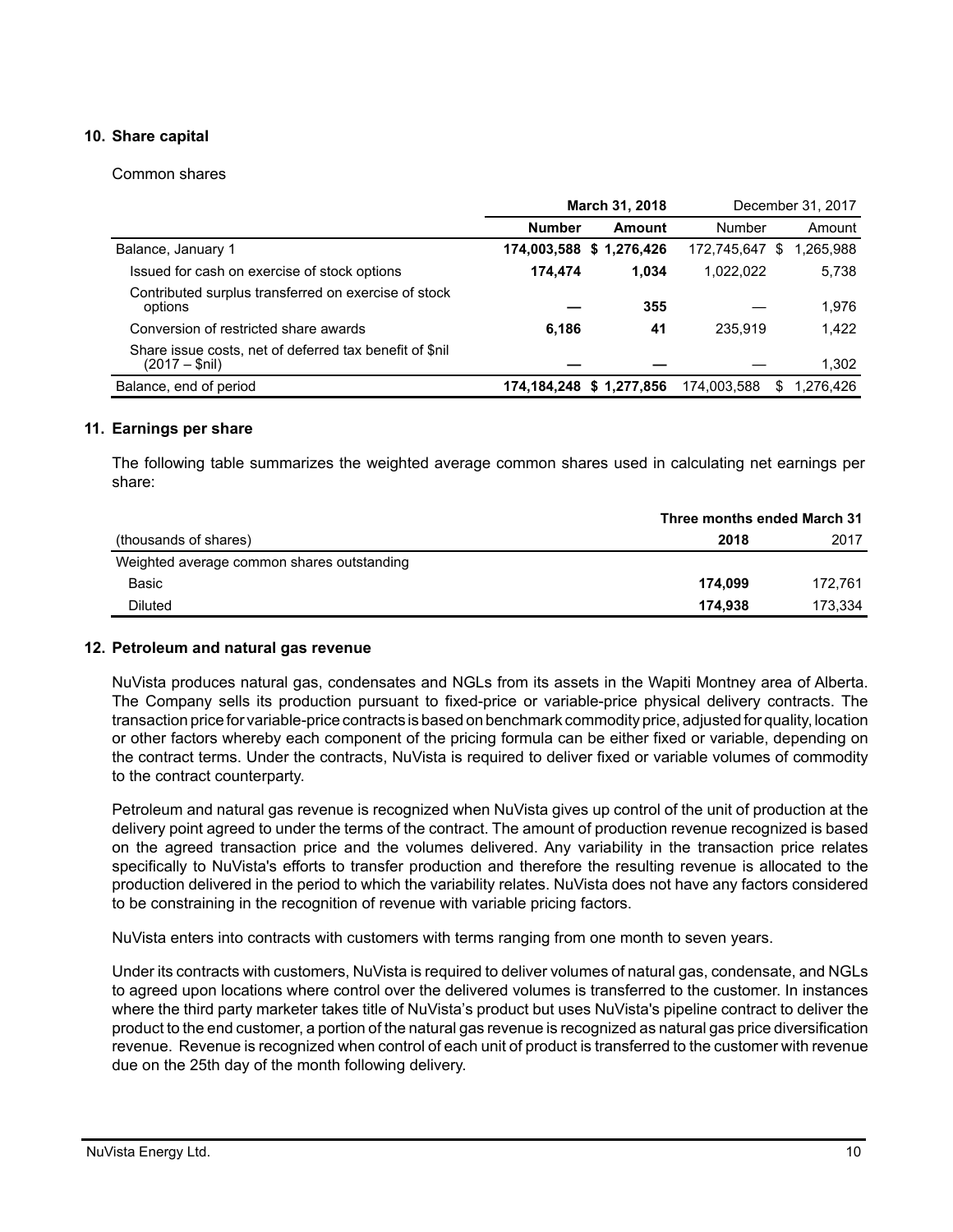NuVista's customers are primarily oil and natural gas marketers and partners in joint operations in the oil and natural gas industry. Concentration of credit risk is mitigated by marketing production to several oil and natural gas marketers under customary industry and payment terms. NuVista reviews the credit worthiness and obtains certain financial assurances from customers prior to entering sales contracts. The financial strength of the Company's customers is reviewed on a routine basis.

The following table summarizes petroleum and natural gas revenue by product:

#### **Three months ended March 31**

|                                         | 2018       | 2017   |
|-----------------------------------------|------------|--------|
| Natural gas revenue (1)                 | 41.737 \$  | 33.544 |
| Condensate revenue                      | 75.025     | 47,714 |
| NGL revenue <sup>(2)</sup>              | 7.994      | 2,978  |
| Total petroleum and natural gas revenue | 124,756 \$ | 84,236 |

 $^{(1)}$ Natural gas revenue includes price risk management gains and losses on physical delivery sale contracts. For the three months ended March 31, 2018, our physical delivery sales contracts totaled a \$4.2 million gain (2017 – \$2.3 million gain).<br><sup>(2)</sup> Includes butane, propane, ethane and an immaterial amount of sulphur revenue.

A breakdown of natural gas revenues is as follows:

|                                                        | Three months ended March 31 |             |        |  |  |
|--------------------------------------------------------|-----------------------------|-------------|--------|--|--|
|                                                        |                             | 2018        | 2017   |  |  |
| Natural gas revenue - AECO reference price (1)         | \$                          | $22,094$ \$ | 25,953 |  |  |
| Heat/value adjustment <sup>(2)</sup>                   |                             | 1.983       | 2,294  |  |  |
| Transportation revenue (3)                             |                             | 5,105       | 1,502  |  |  |
| Natural gas market diversification revenue             |                             | 8.404       | 1.449  |  |  |
| AECO physical delivery price risk management gains (4) |                             | 4.151       | 2.346  |  |  |
| Total natural gas revenue                              |                             | 41.737 \$   | 33.544 |  |  |
|                                                        |                             |             |        |  |  |

 $(1)$  Quarter average AECO 7A monthly index.

(2) Based on NuVista's historical adjustment of 9-10%.

<sup>(3)</sup> Cost of gas transportation from the transfer of custody sales point to the final sales point.

<sup>(4)</sup> Excludes price risk management realized and unrealized gains and losses on financial derivative commodity contracts but includes gains and losses on physical sale contracts.

Included in the accounts receivable at March 31, 2018 is \$39.2 million (March 31, 2017 - \$31.5 million) of accrued petroleum and natural gas revenue related to deliveries for periods prior to the reporting date. There were no significant adjustments for prior period accrued petroleum and natural gas revenue reflected in the Company's current period.

#### **13. Share-based compensation**

#### Stock Options

The Company has established a stock option plan whereby officers, directors and employees may be granted options to purchase common shares. Options granted vest at the rate of 1/3 per year and expire 2.5 years after the vesting date. The maximum number of stock options currently outstanding and available to be issued as at March 31, 2018 is 8.4 million. The following continuity table summarizes the stock option activity: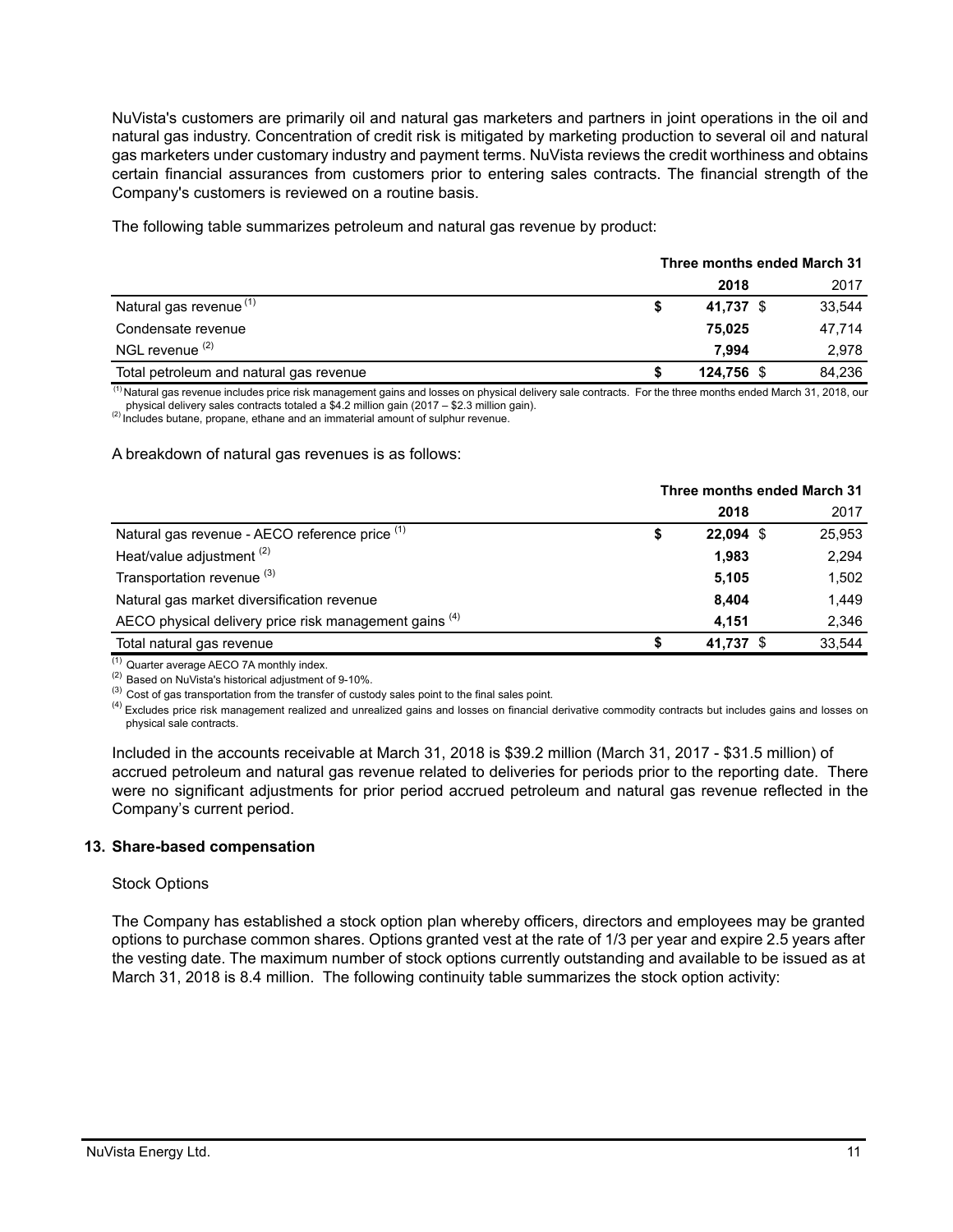|                                                  |              | March 31, 2018                                |              | December 31, 2017                             |
|--------------------------------------------------|--------------|-----------------------------------------------|--------------|-----------------------------------------------|
|                                                  | Number of    | Weighted<br>average<br>options exercise price | Number of    | Weighted<br>average<br>options exercise price |
| Balance, January 1                               | 6,478,308 \$ | 7.43                                          | 6,368,178 \$ | 7.09                                          |
| Granted                                          | 63,000       | 7.71                                          | 1,773,080    | 7.92                                          |
| Exercised                                        | (174, 474)   | 5.92                                          | (1,022,022)  | 5.61                                          |
| Forfeited                                        | (15,930)     | 7.90                                          | (303,371)    | 7.55                                          |
| Expired                                          | (42, 534)    | 9.30                                          | (337,557)    | 8.96                                          |
| Balance, end of period                           | 6,308,370 \$ | 7.46                                          | 6,478,308 \$ | 7.43                                          |
| Weighted average share price on date of exercise | 174,474 \$   | 8.34                                          | 1,022,022 \$ | 7.51                                          |

The following table summarizes stock options outstanding and exercisable under the plan at March 31, 2018:

|                         |                                     | Options outstanding                                  |                                       | Options exercisable                 |                                       |  |  |  |
|-------------------------|-------------------------------------|------------------------------------------------------|---------------------------------------|-------------------------------------|---------------------------------------|--|--|--|
| Range of exercise price | Number of<br>options<br>outstanding | Weighted<br>average<br>remaining<br>contractual life | Weighted<br>average<br>exercise price | Number of<br>options<br>exercisable | Weighted<br>average<br>exercise price |  |  |  |
| \$4,24 to \$4,99        | 601,777                             | $2.2 \text{ } $$                                     | 4.25                                  | 380.941 \$                          | 4.25                                  |  |  |  |
| \$5,00 to \$9.99        | 5,378,021                           | 2.7                                                  | 7.61                                  | 2,129,548                           | 7.92                                  |  |  |  |
| \$10.00 to \$12.04      | 328,572                             | 1.2                                                  | 10.78                                 | 328.572                             | 10.78                                 |  |  |  |
| \$4.24 to \$12.04       | 6,308,370                           | 2.6 <sup>5</sup>                                     | 7.46                                  | 2,839,061 \$                        | 7.76                                  |  |  |  |

The Company uses the fair value based method for the determination of the share-based compensation costs. The fair value of each option granted during the year was estimated on the date of grant using the Black-Scholes option pricing model.

The weighted average fair value and weighted average assumptions used to fair value the options are as follows:

|                                          | <b>March 31, 2018</b> | December 31, 2017 |
|------------------------------------------|-----------------------|-------------------|
| Risk-free interest rate (%)              | 1.96                  | 1.24              |
| Expected volatility (%)                  | 51                    | 52                |
| Expected life (years)                    | 4.5                   | 4.5               |
| Forfeiture rate (%)                      | 11                    | 12 <sup>2</sup>   |
| Fair value at grant date (\$ per option) | 3.34                  | 3.41              |

### Director Deferred Share Units

The Company has a Director Deferred Share Unit ("DSU") incentive plan. Each DSU entitles participants to receive cash equal to the trading price of the equivalent number of shares of the Company. All DSUs granted vest and become payable upon retirement of the director.

The compensation expense was calculated using the fair value method based on the trading price of the Company's shares at the end of each reporting period. The following table summarizes the change in the number of DSUs:

|                        |         | March 31, 2018 December 31, 2017 |
|------------------------|---------|----------------------------------|
| Balance, January 1     | 217.847 | 102.195                          |
| Granted                | 12.977  | 115.652                          |
| Balance, end of period | 230.824 | 217.847                          |
|                        |         |                                  |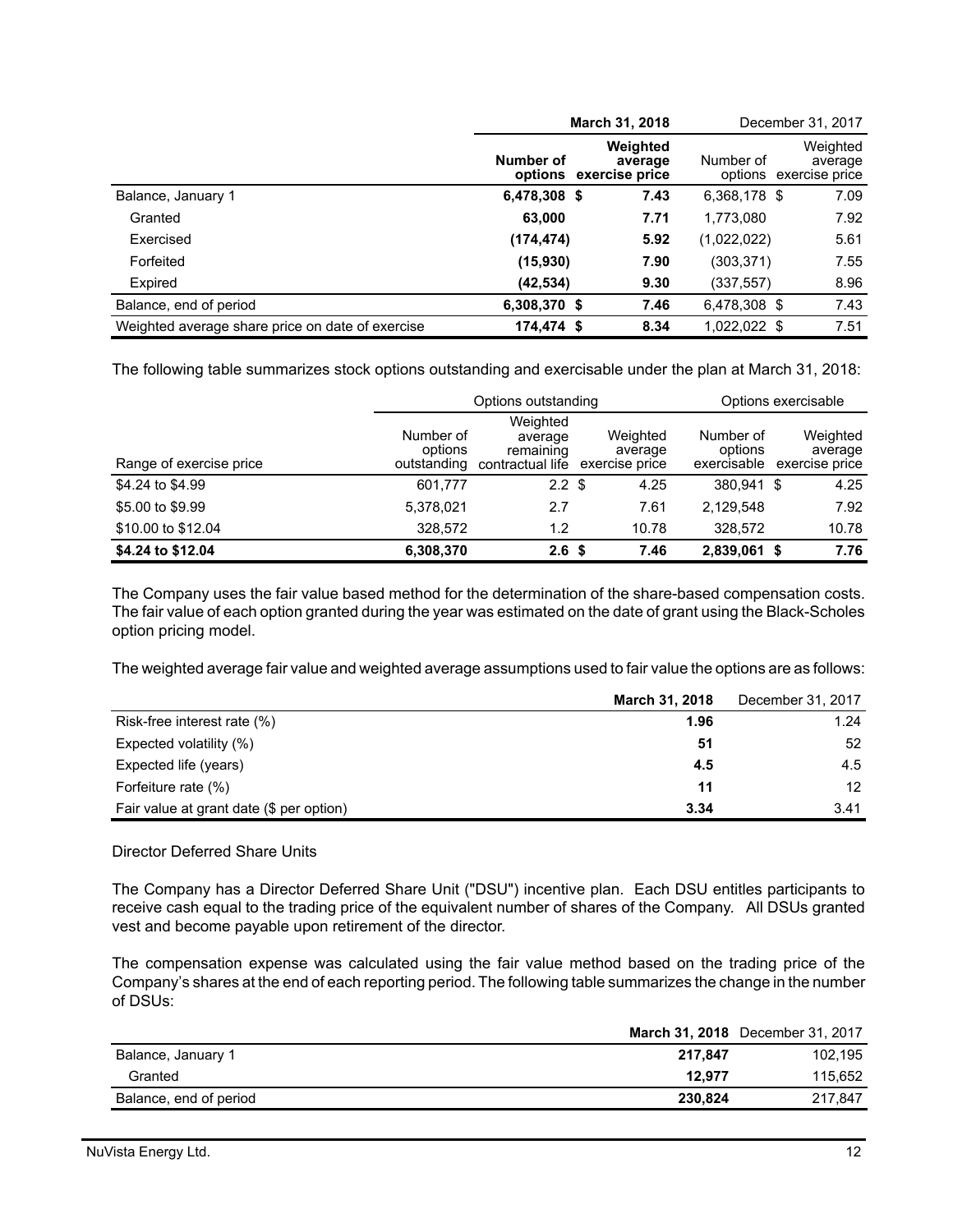The following table summarizes the change in compensation liability relating to DSUs:

|                                            |            | March 31, 2018 December 31, 2017 |
|--------------------------------------------|------------|----------------------------------|
| Balance, January 1                         | $1.747$ \$ | 709                              |
| Change in accrued compensation liabilities | (117)      | 1.038                            |
| Balance, end of period                     | 1.630S     | 1.747                            |

Compensation liability resulting from DSUs granted in the three months ended March 31, 2018, decreased due to an increase in the number of DSUs granted, offset by a decrease in the closing share price used to value the liability at the end of the period, from \$8.02 at December 31, 2017 to \$7.06 at March 31, 2018.

#### Restricted Share Awards

The Company has a Restricted Share Award ("RSA") Plan for employees and officers which entitle the employee to receive one common share for each RSA granted upon vesting. RSA grants vest within three years from the date of grant. The maximum number of common shares reserved for issuance under the RSA plan is 1,650,000 of which 897,795 remain to be issued.

The fair value of RSAs is determined based on the weighted average trading price of the five days preceding the grant date. This fair value is recognized as share-based compensation expense over the vesting period with a corresponding increase to contributed surplus. The amount of the compensation expense is reduced by an estimated forfeiture rate determined at the date of the grant and updated each period. Upon vesting of the RSAs and settlement in common shares, the previously recognized value in contributed surplus will be recorded as an increase to share capital.

The following table summarizes the change in the number of RSAs:

|                        | March 31, 2018 December 31, 2017 |  |
|------------------------|----------------------------------|--|
| Balance, January 1     | 594.026<br>645.992               |  |
| Settled                | (235, 919)<br>(6, 186)           |  |
| Granted                | 13.000<br>322,750                |  |
| Forfeited              | (6, 135)<br>(34, 865)            |  |
| Balance, end of period | 645.992<br>646.671               |  |

The following table summarizes share-based compensation relating to stock options, RSUs, DSUs and RSAs:

|                                          |    |                         |    |            |            |                   |                  | Three months ended March 31 |      |            |      |              |
|------------------------------------------|----|-------------------------|----|------------|------------|-------------------|------------------|-----------------------------|------|------------|------|--------------|
|                                          |    |                         |    |            |            | 2018              |                  |                             |      |            |      | 2017         |
|                                          |    | <b>Stock</b><br>options |    | <b>DSU</b> | <b>RSA</b> | Total             | Stock<br>options | DSU                         |      | <b>RSA</b> |      | Total        |
| Share-based compensation                 | \$ | 957                     | -S | $(117)$ S  |            | 450 \$ 1,290 \$   | 788 \$           | $-$ \$                      |      |            |      | 362 \$ 1.150 |
| DSU cash paid                            |    |                         |    |            |            |                   |                  |                             |      |            |      |              |
| Share-based compensation expense         | S  | 957 S                   |    | $(117)$ \$ |            | 450 \$ 1,290 \$   | 788 \$           |                             | - \$ |            |      | 362 \$ 1.150 |
|                                          |    |                         |    |            |            |                   |                  |                             |      |            |      |              |
| Net capitalized share-based compensation |    | 261S                    |    | -S         | 123S       | $384 \text{ } $5$ | 191 \$           |                             | - \$ | 96         | - \$ | 287          |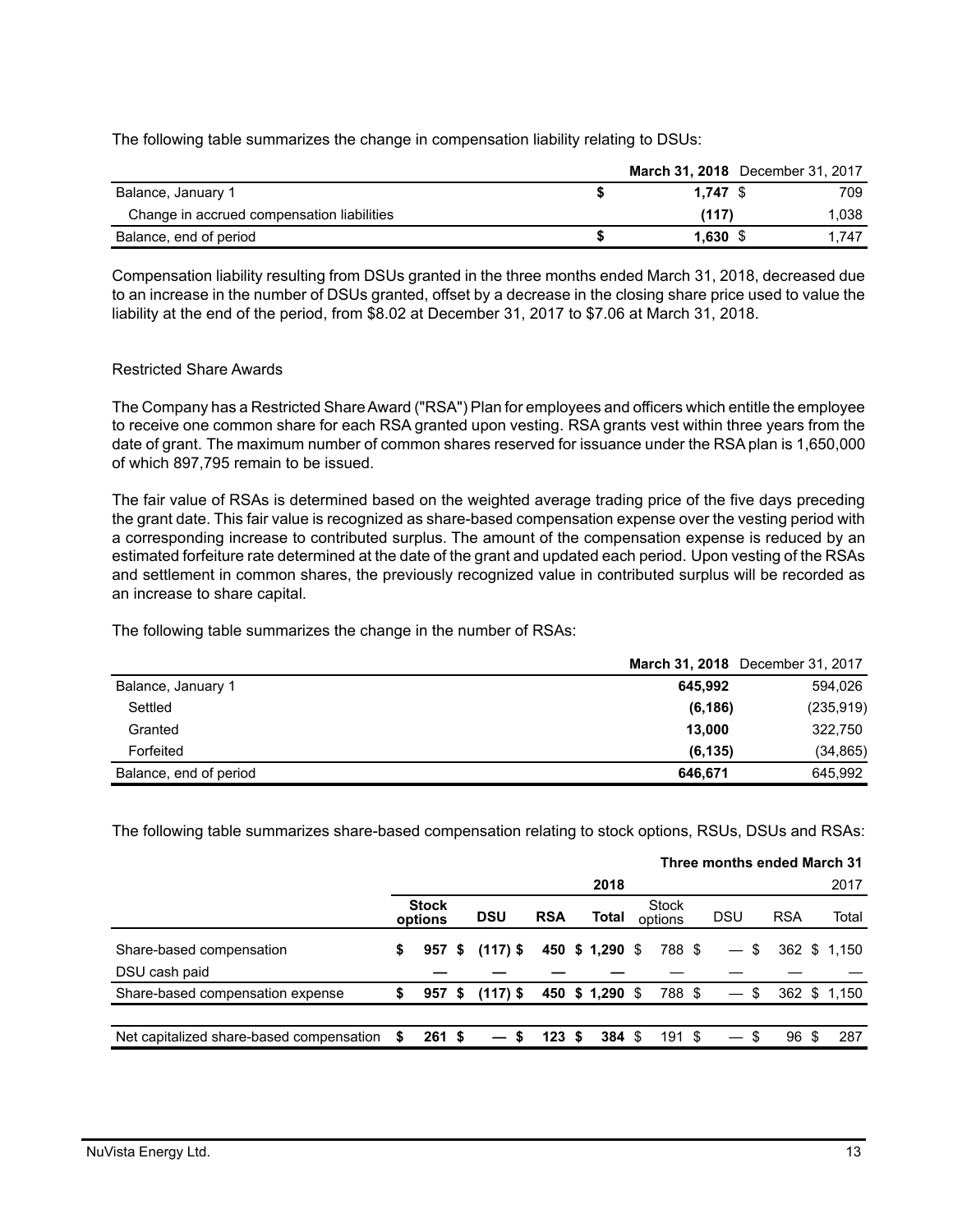#### **14. Risk management activities**

(a) Financial instruments

The Company's financial instruments recognized on the statement of financial position consists of cash and cash equivalents, accounts receivable and prepaid expenses, financial derivative contracts, accounts payable and accrued liabilities, accrued environmental remediation liabilities, compensation liabilities, longterm debt and senior unsecured notes. The carrying value of the long-term debt approximates its fair value as it bears interest at market rates. Except for the financial derivative contracts and compensation liabilities, which are recorded at fair value, carrying values reflect the current fair value of the Company's financial instruments due to their short-term maturities. The estimated fair values of recognized financial instruments have been determined based on quoted market prices when available, or third-party models and valuation methodologies that use observable market data.

The Company classifies fair value measurements according to the following hierarchy based on the amount of observable inputs used to value the instrument.

- Level 1 Quoted prices are available in active markets for identical assets or liabilities as of the reporting date. Active markets are those in which transactions occur in sufficient frequency and volume to provide pricing information on an ongoing basis.
- Level 2 Pricing inputs are other than quoted prices in active markets included in Level 1. Prices in Level 2 are either directly or indirectly observable as of the reporting date. Level 2 valuations are based on inputs, including quoted forward prices for commodities, time value and volatility factors, which can be substantially observed or corroborated in the marketplace.
- Level 3 Valuations in this level are those with inputs for the asset or liability that are not based on observable market data.

The Company's cash and cash equivalents are classified as Level 1 and financial derivative contracts as Level 2. The Company uses third party models and valuation methodologies to determine the fair value of financial derivative contracts. Assessment of the significance of a particular input to the fair value measurement requires judgment and may affect the placement within the fair value hierarchy level.

(b) Financial assets and financial liabilities subject to offsetting

The following is a summary of the Company's financial assets and financial liabilities that are subject to offsetting:

|                                |                              |                                   | <b>March 31, 2018</b>      |                              |                                   | December 31, 2017                 |
|--------------------------------|------------------------------|-----------------------------------|----------------------------|------------------------------|-----------------------------------|-----------------------------------|
|                                | Gross<br>financial<br>assets | Gross<br>financial<br>liabilities | Net<br>financial<br>assets | Gross<br>financial<br>assets | Gross<br>financial<br>liabilities | <b>Net</b><br>financial<br>assets |
| Current assets (liabilities)   | $11.385$ \$                  | $(22,948)$ \$                     | $(11,563)$ \$              | $7.611$ \$                   | $(12, 144)$ \$                    | (4, 533)                          |
| Long-term assets (liabilities) | 52.987                       | (6, 435)                          | 46.552                     | 29.732                       | (1,345)                           | 28,387                            |
| Net position                   | 64,372 \$                    | (29,383) \$                       | 34,989<br>S.               | 37,343 \$                    | (13,489) \$                       | 23,854                            |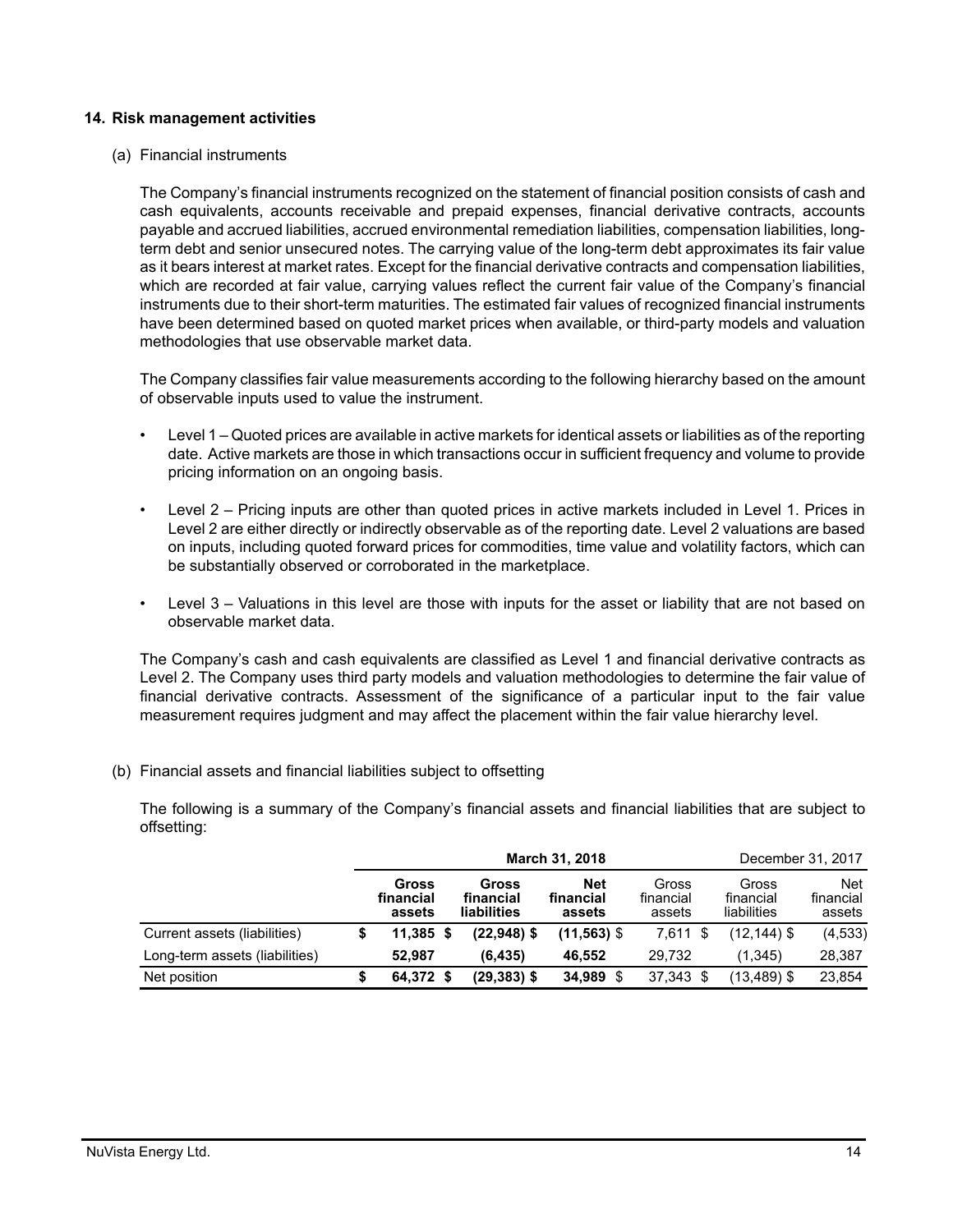### (c) Risk management contracts

The following is a reconciliation of movement in the fair value of financial derivative contracts:

|                                                     | March 31, 2018 | December 31, 2017 |
|-----------------------------------------------------|----------------|-------------------|
| Fair value of contracts, beginning of year          | 23,854 \$      | (7, 770)          |
| Change in the fair value of contracts in the period | 5,846          | 36,688            |
| Fair value of contracts realized in the period      | 5.289          | (5,064)           |
| Fair value of contracts, end of year                | 34,989 \$      | 23,854            |
| Financial derivative assets - current               | $(11,563)$ \$  | (4, 533)          |
| Financial derivative assets - long term             | 46,552 \$      | 28,387            |

The following is a summary of the financial derivatives as at March 31, 2018:

|                | WTI fixed price swap |           | WTI fixed price swap |          | <b>Currency derivatives</b> |                |  |
|----------------|----------------------|-----------|----------------------|----------|-----------------------------|----------------|--|
| Term $(1)$     | Bbls/d               | Cdn\$/Bbl | Bbls/d               | US\$/Bbl | US\$/Mo                     | <b>CAD/USD</b> |  |
| 2018 remainder | 6.768                | 70.95     | 1.000                | 50.24    | 2.000.000                   | 1.3036         |  |
| 2019<br>.      | 2.243                | 71.35     |                      |          |                             |                |  |

 $(1)$  Table presented as weighted average volumes and prices.

|                | <b>AECO-NYMEX</b><br>basis swap |                              | Chicago-NYMEX<br>basis swap |                              | Dawn-NYMEX<br>basis swap |                              | <b>Malin-NYMEX</b><br>basis swap |                              | <b>AECO-Malin</b><br>basis swap |                              |
|----------------|---------------------------------|------------------------------|-----------------------------|------------------------------|--------------------------|------------------------------|----------------------------------|------------------------------|---------------------------------|------------------------------|
| Term $(1)$     | MMbtu/d                         | <b>US\$/</b><br><b>MMbtu</b> | MMbtu/d                     | <b>US\$/</b><br><b>MMbtu</b> | <b>MMbtu/d</b>           | <b>US\$/</b><br><b>MMbtu</b> | <b>MMbtu/d</b>                   | <b>US\$/</b><br><b>MMbtu</b> | MMbtu/d                         | <b>US\$/</b><br><b>MMbtu</b> |
| 2018 remainder | 14,436                          | (0.67)                       | 10.000                      | (0.21)                       | 11,673                   | (0.22)                       | 12,218                           | (0.40)                       | 2,218                           | 0.68                         |
| 2019           | 23,664                          | (0.86)                       | 10,836                      | (0.25)                       | 1,671                    | (0.26)                       | 18,329                           | (0.40)                       | 10,000                          | 0.68                         |
| 2020           | 47.500                          | (0.96)                       | 15.000                      | (0.25)                       | 10,000                   | (0.26)                       | 10,833                           | (0.50)                       | 8,333                           | 0.68                         |
| 2021           | 95.000                          | (0.98)                       | 15.000                      | (0.24)                       | 10,000                   | (0.26)                       | 15,000                           | (0.67)                       |                                 |                              |
| 2022           | 95.000                          | (0.97)                       | 12,493                      | (0.24)                       | 8,329                    | (0.26)                       | 12,493                           | (0.67)                       |                                 |                              |
| 2023           | 100.000                         | (1.01)                       |                             |                              |                          |                              |                                  |                              |                                 |                              |
| 2024           | 100,000                         | (1.00)                       |                             |                              |                          |                              |                                  |                              |                                 |                              |

 $(1)$  Table presented as weighted average volumes and prices.

|                | NYMEX fixed price swap |            |         | Dawn fixed price swap |  |  |
|----------------|------------------------|------------|---------|-----------------------|--|--|
| Term $(1)$     | <b>MMbtu/d</b>         | US\$/MMbtu | MMbtu/d | <b>US\$/MMbtu</b>     |  |  |
| 2018 remainder | 47.218                 | 2.98       | 4.436   | 2.50                  |  |  |
| 2019           | 29.151                 | 2.79       | 16.658  | 2.50                  |  |  |
| $\overline{1}$ |                        |            |         |                       |  |  |

 $\overline{^{(1)}}$  Table presented as weighted average volumes and prices.